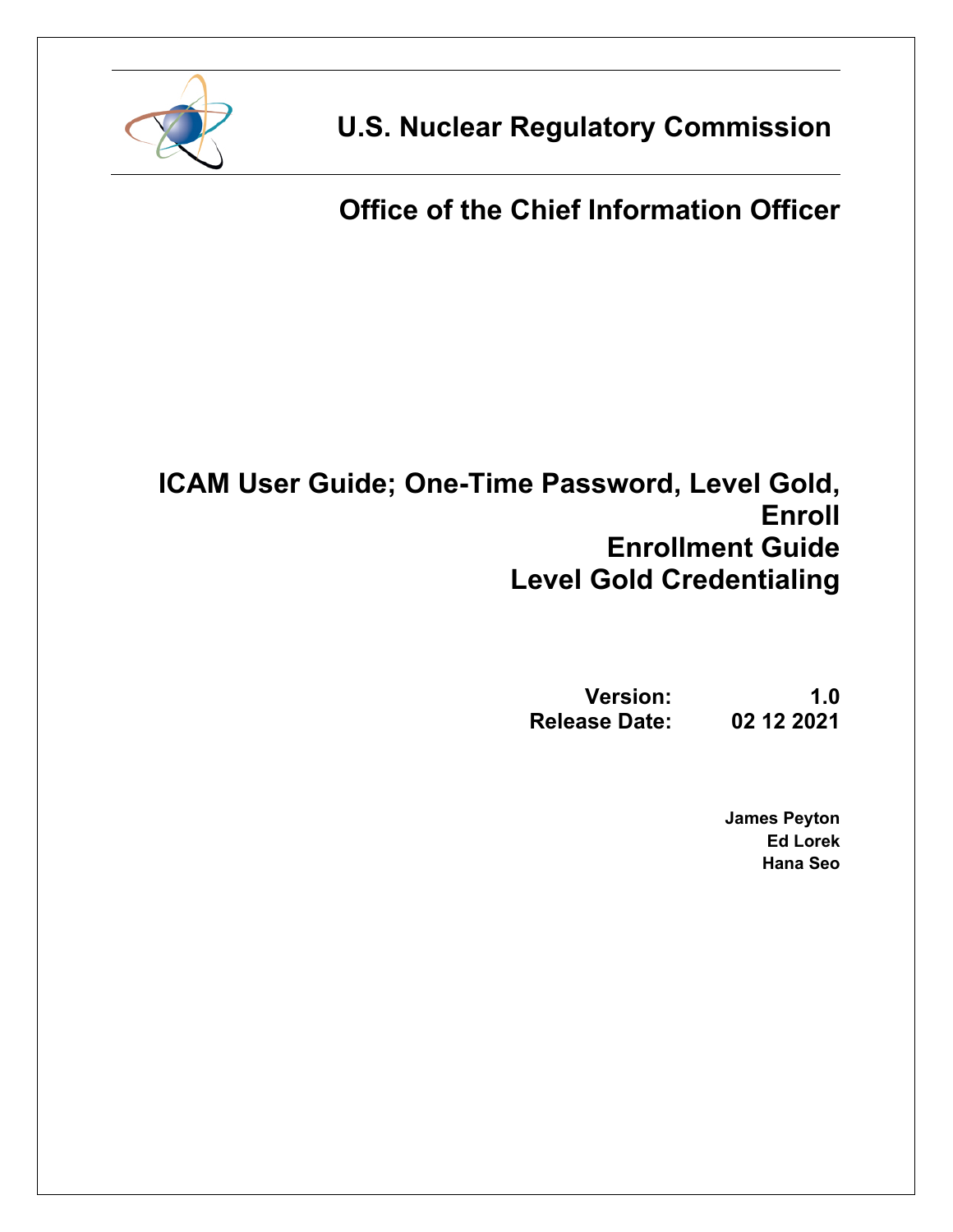| <b>ICAM User Guide; One-Time Password, Level Gold, Enroll</b>                                                                                    | Version:      |            |
|--------------------------------------------------------------------------------------------------------------------------------------------------|---------------|------------|
| Enrollment Guide, Level Gold Credentialing <enter (delete="" content="" if<="" module="" td=""><td>Release Date:</td><td>02 12 2021</td></enter> | Release Date: | 02 12 2021 |
| none)>                                                                                                                                           |               |            |

### **Revision History**

| <b>Date</b> |     | Version   Description | <b>Author</b> |
|-------------|-----|-----------------------|---------------|
| 02 12 2021  | 1.0 | Initial draft         |               |
|             |     |                       |               |
|             |     |                       |               |
|             |     |                       |               |
|             |     |                       |               |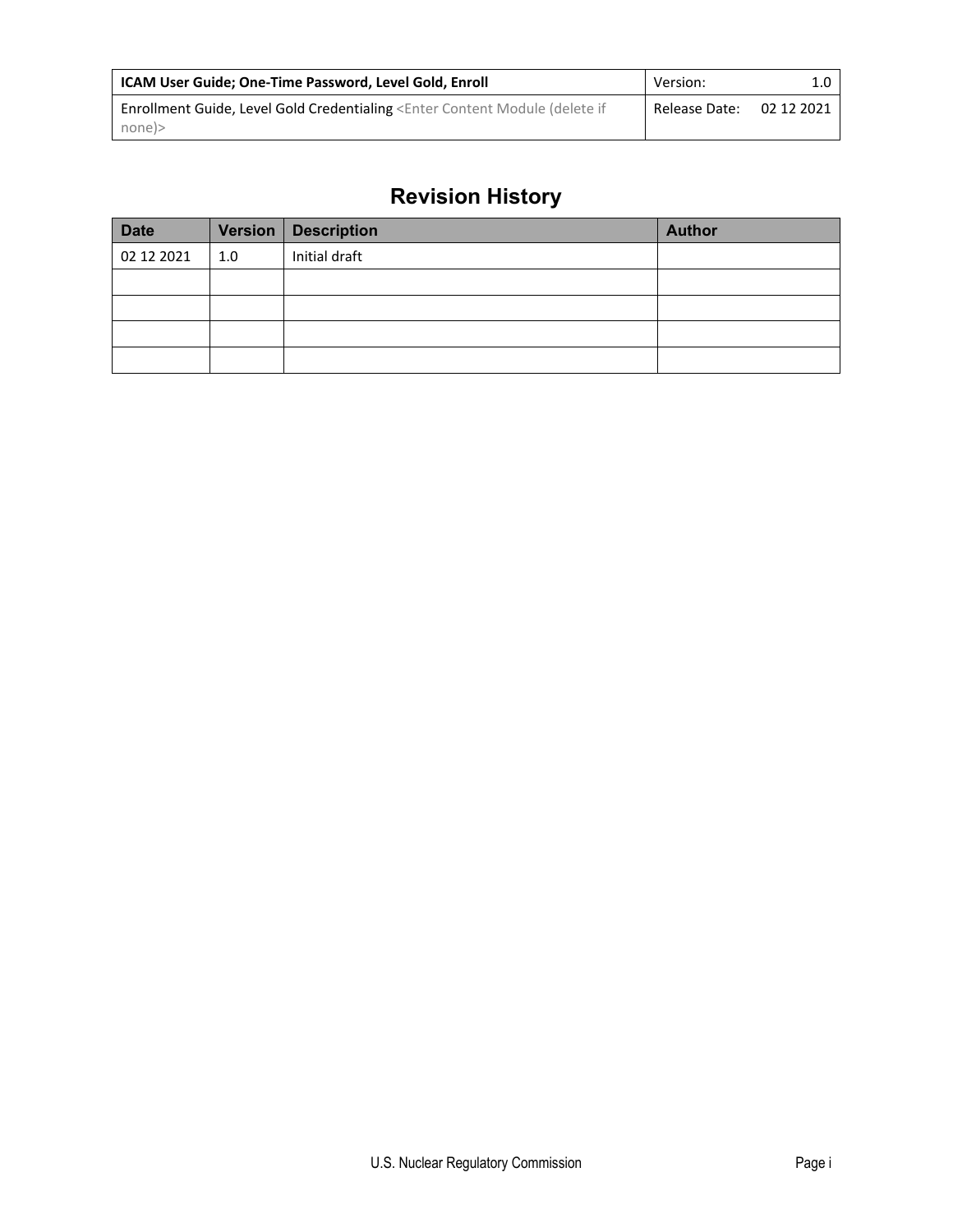| ICAM User Guide; One-Time Password, Level Gold, Enroll                                                          | Version:      |            |
|-----------------------------------------------------------------------------------------------------------------|---------------|------------|
| <b>Enrollment Guide, Level Gold Credentialing — <enter (delete="" b="" content="" if<="" module=""></enter></b> | Release Date: | 02 12 2021 |
| none                                                                                                            |               |            |

## **Document Designation Review**

| <b>Date</b> | Version   Designation | <b>Review Finding</b> | <b>Reviewer</b> |
|-------------|-----------------------|-----------------------|-----------------|
|             |                       |                       |                 |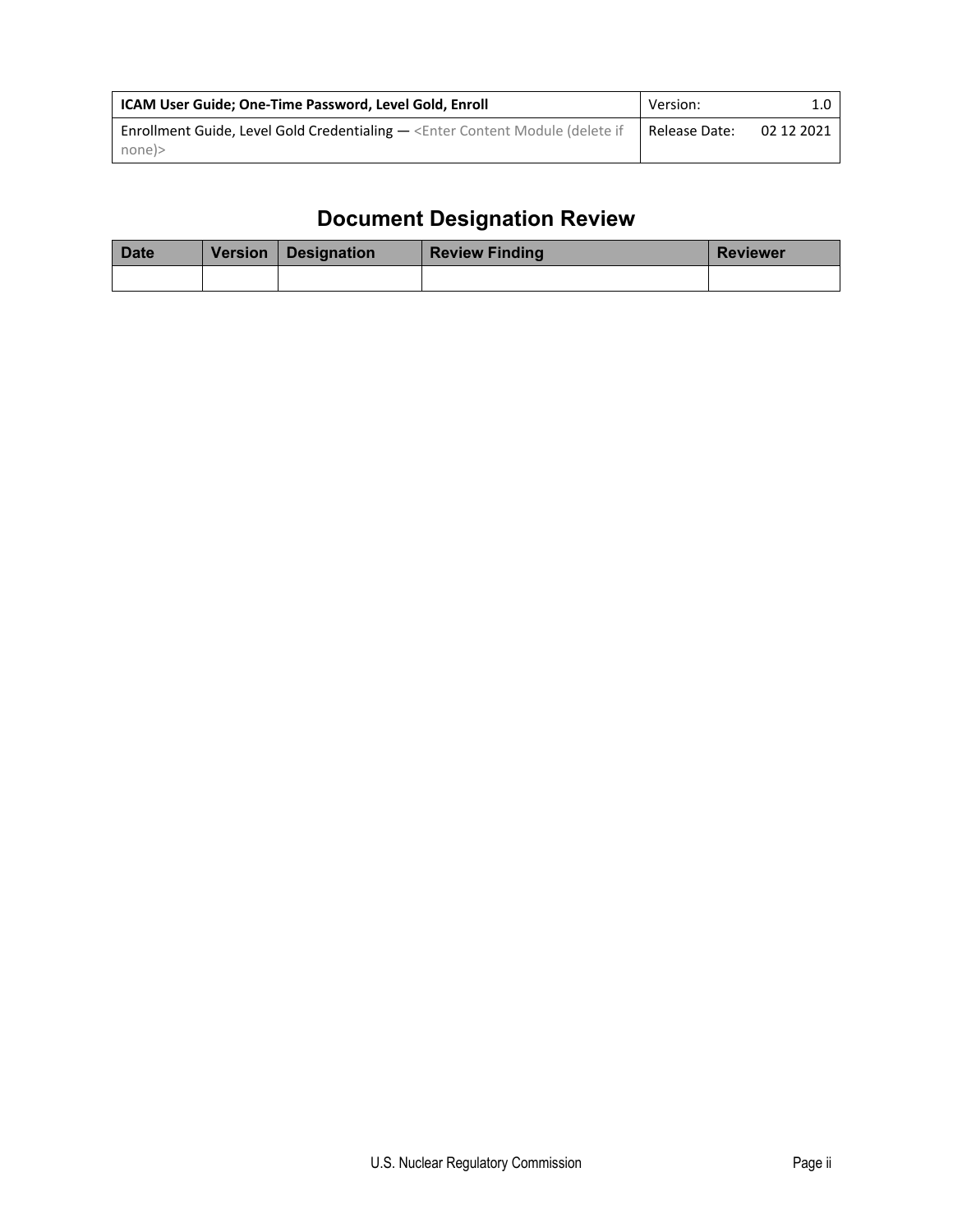| ICAM User Guide; One-Time Password, Level Gold, Enroll                                                          | Version:      |            |
|-----------------------------------------------------------------------------------------------------------------|---------------|------------|
| <b>Enrollment Guide, Level Gold Credentialing — <enter (delete="" b="" content="" if<="" module=""></enter></b> | Release Date: | 02 12 2021 |
| none)>                                                                                                          |               |            |

### **Signature Page**

Content approved by

Handwritten Signature

Digital Signature

Date

X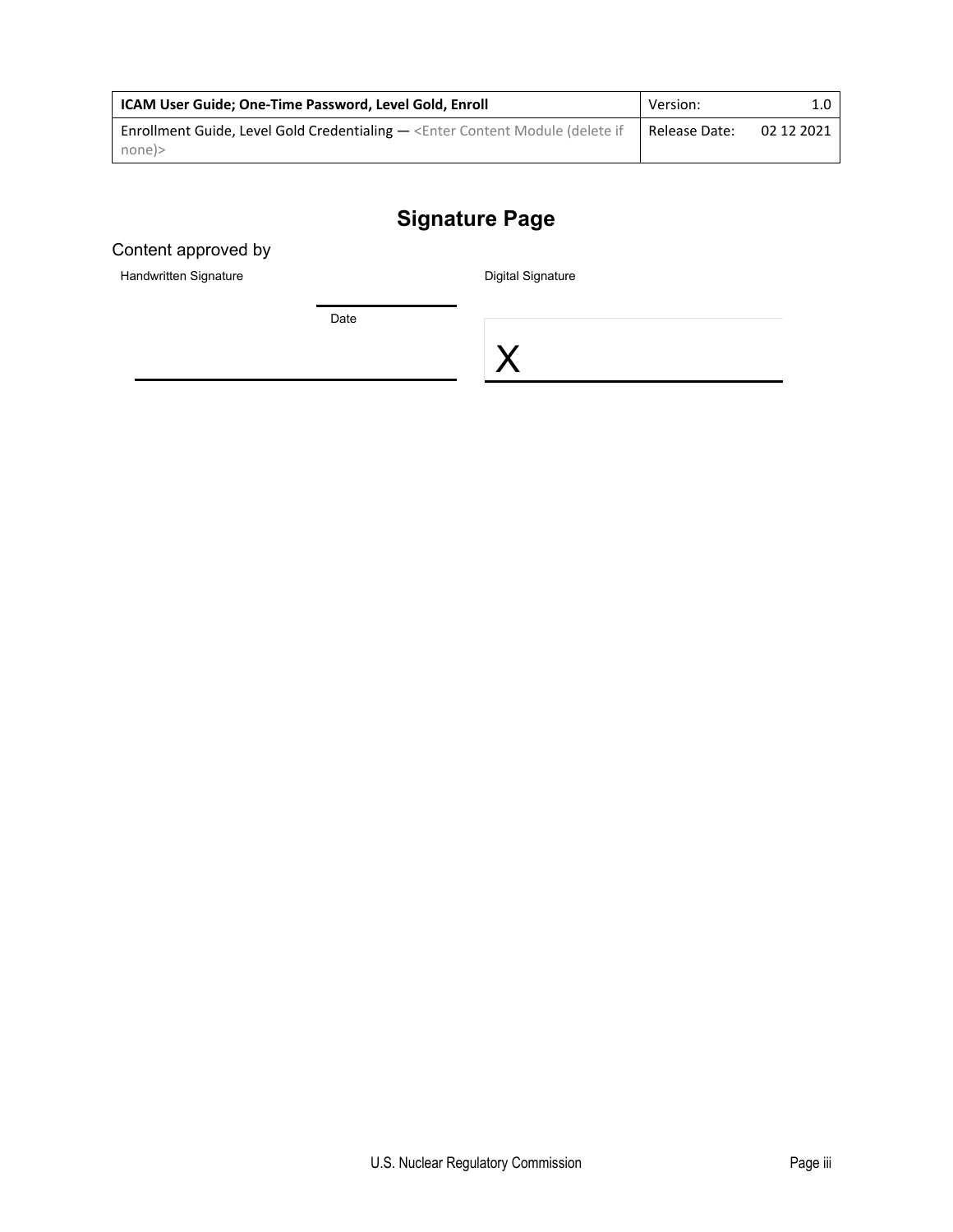| <b>ICAM User Guide; One-Time Password, Level Gold, Enroll</b>                            | Version:      |            |
|------------------------------------------------------------------------------------------|---------------|------------|
| Enrollment Guide, Level Gold Credentialing - < Enter Content Module (delete if<br>none)> | Release Date: | 02 12 2021 |

### **Table of Contents**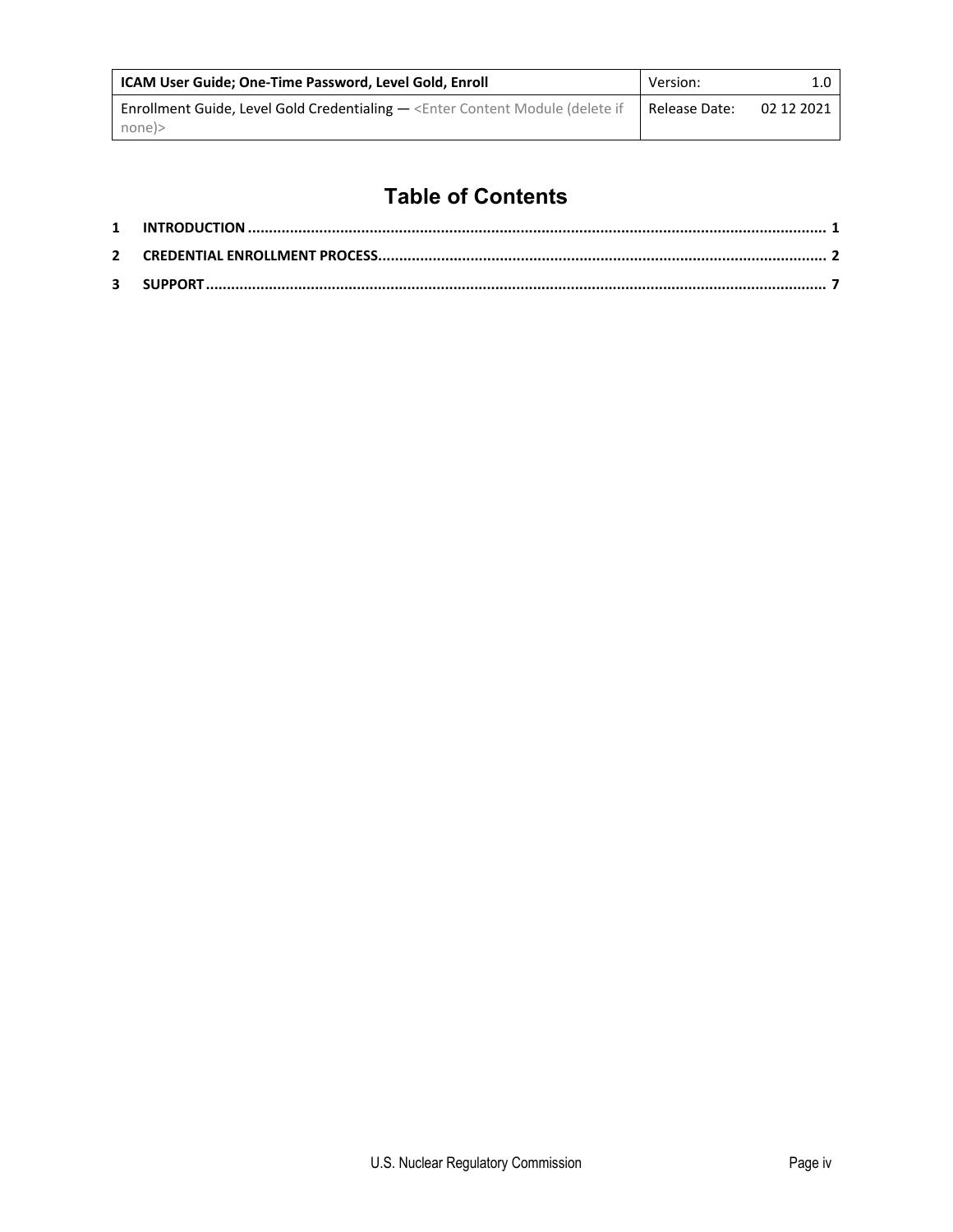| <b>ICAM User Guide; One-Time Password, Level Gold, Enroll</b>                  | Version:      |            |
|--------------------------------------------------------------------------------|---------------|------------|
| Enrollment Guide, Level Gold Credentialing - < Enter Content Module (delete if | Release Date: | 02 12 2021 |
| none)>                                                                         |               |            |

### <span id="page-5-0"></span>**1 Introduction**

This document serves as a User Guide for the Nuclear Regulatory Commission (NRC) external partners, members of the public, that have a need to use NRC's secure web-based applications. More specifically, it describes the process through which an applicant can request a Level Gold digital credential using NRC's web-based credential enrollment system.

Once the applicant has obtained a Level Gold digital credential, it can be used to access select NRC secure web-based applications directly over the internet.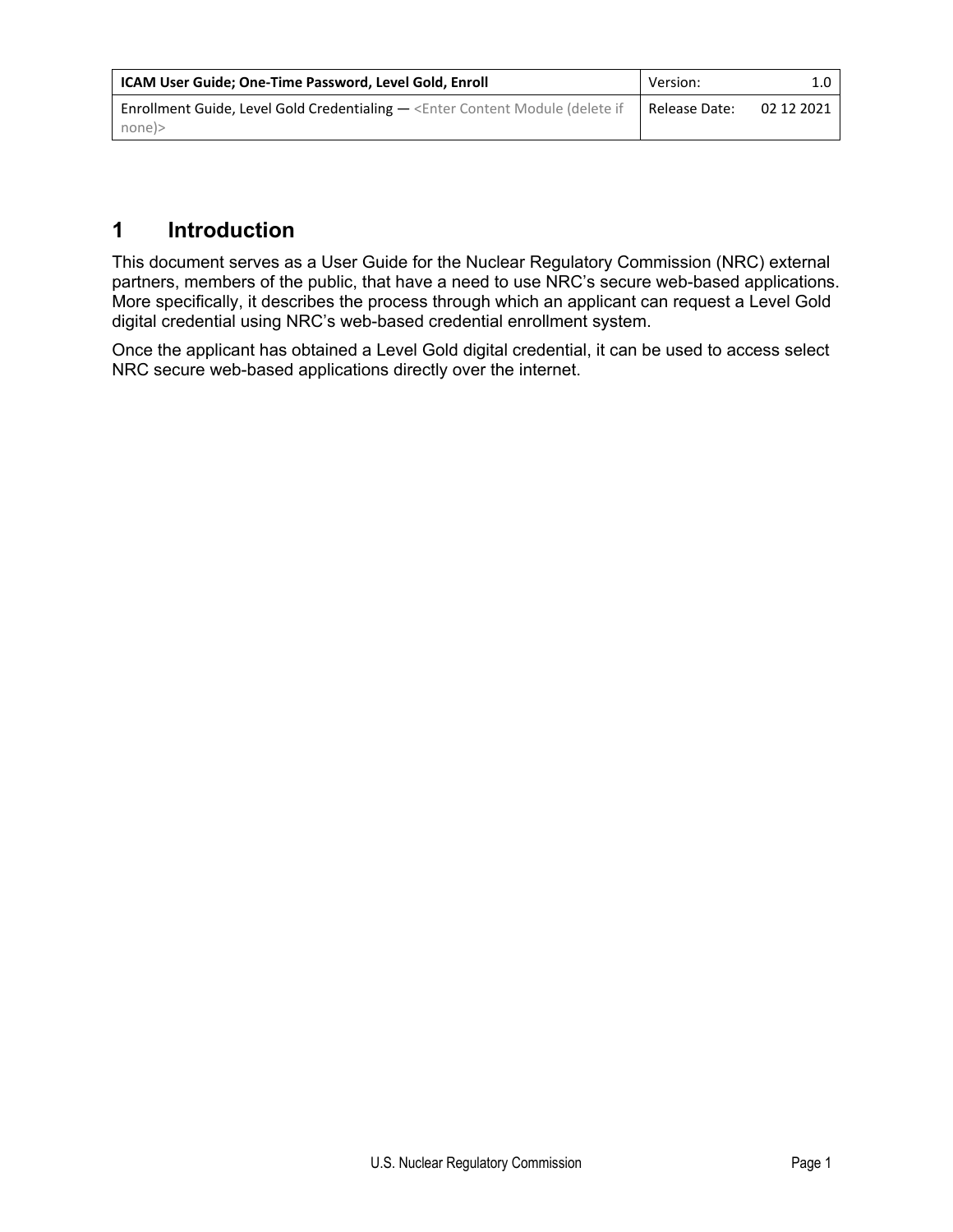| <b>ICAM User Guide; One-Time Password, Level Gold, Enroll</b>                  | Version:      |            |
|--------------------------------------------------------------------------------|---------------|------------|
| Enrollment Guide, Level Gold Credentialing - < Enter Content Module (delete if | Release Date: | 02 12 2021 |
| none)>                                                                         |               |            |

### <span id="page-6-0"></span>**2 Credential Enrollment Process**

This section takes the applicant through the NRC web-based credential enrollment system for the purposes of requesting a Level Gold digital credential. It assumes that the applicant has completed the application specific credential enrollment step and has been forwarded to the NRC External Credentialing Service. The steps below detail the remaining steps required to complete the enrollment process. Below are screenshots of the process with an explanation of what applicants should expect during the enrollment process.

- 1. Use the Google Chrome or Mozilla Firefox web browser to go to the enrollment site for the NRC application for which you are requesting access. Initiate the request for access following that application's specified enrollment process.
- 2. Once you've reached the appropriate point in the application's enrollment process you will be redirected to the NRC's External Credentialing Service and be presented with a registration form, an example of a registration form is depicted below.<br>Digital Credential Request - Registration Information

| Please enter the following information and then click Continue to go to next screen.                                             |                                                     |                                               |             |                   |                                                       |
|----------------------------------------------------------------------------------------------------------------------------------|-----------------------------------------------------|-----------------------------------------------|-------------|-------------------|-------------------------------------------------------|
| First Name: John                                                                                                                 |                                                     | Middle: M                                     | Last: Smith |                   | Suffix:                                               |
| <b>I</b> Company Name: ABC Company                                                                                               |                                                     |                                               |             |                   |                                                       |
|                                                                                                                                  | i Business Email: john.smith@gmail.com              | <b>i</b> Company Phone Number: (202)-123-1232 |             | <b>Extension:</b> |                                                       |
|                                                                                                                                  | I Credential Type: One Time Password - Mobile Token |                                               |             |                   |                                                       |
| <b>i</b> Create Password:                                                                                                        |                                                     |                                               |             |                   |                                                       |
| Confirm Password: *************                                                                                                  |                                                     |                                               |             |                   |                                                       |
| <b>Authentication Questions</b><br>Please answer the following questions, Answers will be automatically converted to upper-case. |                                                     |                                               |             |                   |                                                       |
| <b>Security Question 1:</b>                                                                                                      | What was the color of your first car?               | ◡                                             | purple      |                   |                                                       |
| <b>Security Question 2:</b>                                                                                                      | Where does your nearest sibling live?               | ◡                                             | maryland    |                   |                                                       |
| <b>i</b> Applicant Notes:                                                                                                        | am requesting access                                |                                               |             |                   |                                                       |
| Continue<br>Cancel                                                                                                               |                                                     |                                               |             | 琳                 | indicates a required field indicates a required field |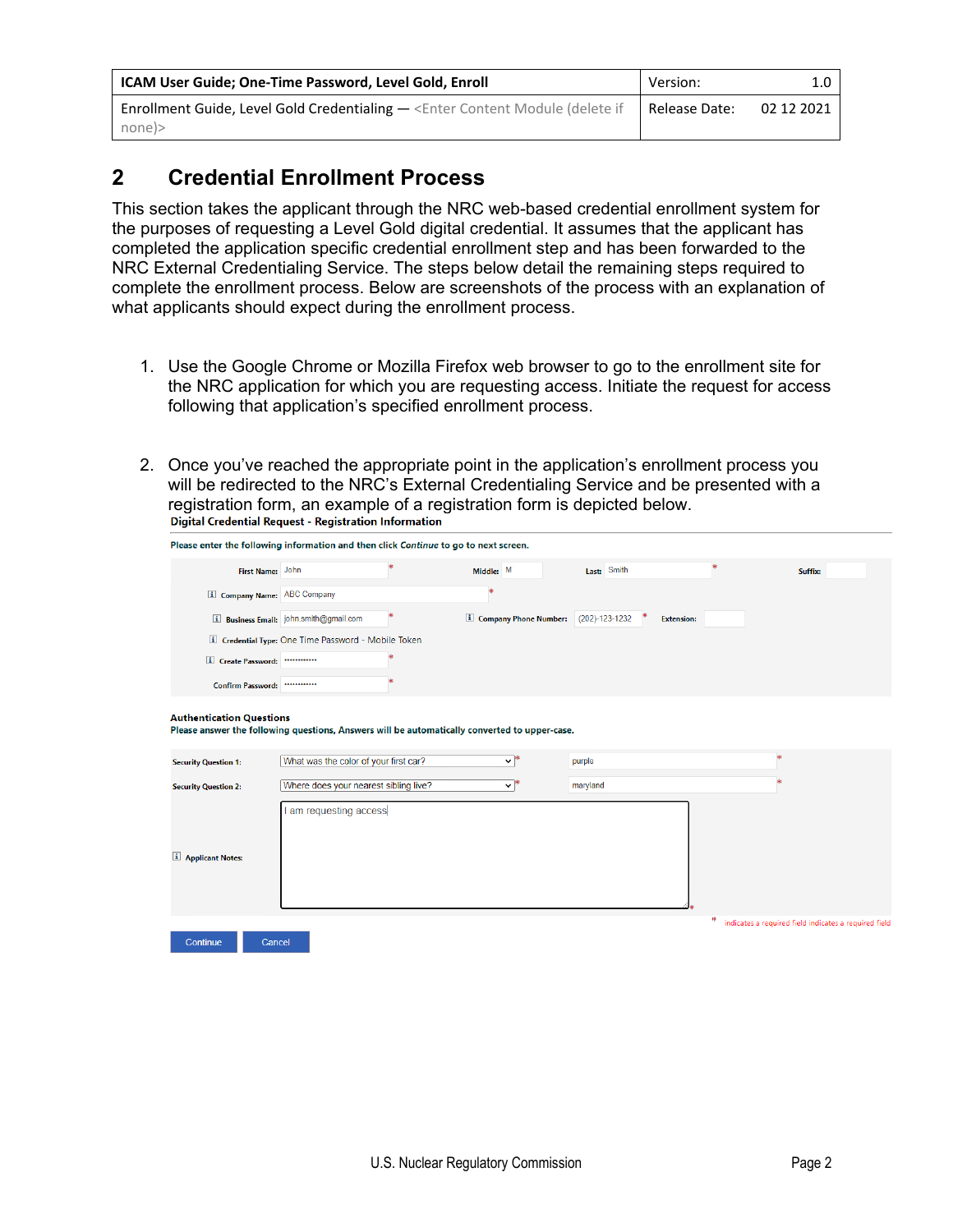| ICAM User Guide; One-Time Password, Level Gold, Enroll                                                          | Version:      |            |
|-----------------------------------------------------------------------------------------------------------------|---------------|------------|
| <b>Enrollment Guide, Level Gold Credentialing — <enter (delete="" b="" content="" if<="" module=""></enter></b> | Release Date: | 02 12 2021 |
| none)>                                                                                                          |               |            |

- 3. Complete the remaining required fields:
	- a. Create Password Please create a password that will be used now and throughout the entire lifespan of your digital credential. Enter that password in the "Create Password" field and enter the exact same password in the "Confirm Password" field.

Remember this password as you will need it when your credential is issued to you. Please be certain to protect the password and do not share it with anyone. The password you create must follow these requirements:

- The password is case sensitive
- The password must have a minimum length of 12 characters
- The password must have a least one upper case letter
- The password must have a least one lower case letter
- The password must have a least one special character
- The password must have a least one number
- The password must not contain more than two repeating characters
- 4. Enrollment Confirmation Please review the information as it was captured to ensure correctness. To make any required adjustments click the "BACK" button and then resubmit – keep in mind that all pre-populated data is read-only at this point. To submit and continue the enrollment process click "SUBMIT". To cancel the credential enrollment process click "CANCEL".

#### **Digital Credential Request - Confirmation**

Please click on Submit button to submit your request.

#### **Registration Information**

|                       | <b>Full Name:</b> John M Smith                                                                             |
|-----------------------|------------------------------------------------------------------------------------------------------------|
|                       | Company Name: ABC Company                                                                                  |
|                       | Business Email: john.smith@gmail.com                                                                       |
|                       | Company Phone Number: (202)-123-1232                                                                       |
|                       | Credential Type: One Time Password - Mobile Token                                                          |
|                       | Security Question 1: Question: What was the color of your first car?                                       |
|                       | Answer: purple<br>Security Question 2: Question: Where does your nearest sibling live?<br>Answer: maryland |
|                       | Applicant Notes:   am requesting access                                                                    |
|                       |                                                                                                            |
| <b>Back</b><br>Submit | Cancel<br>Print                                                                                            |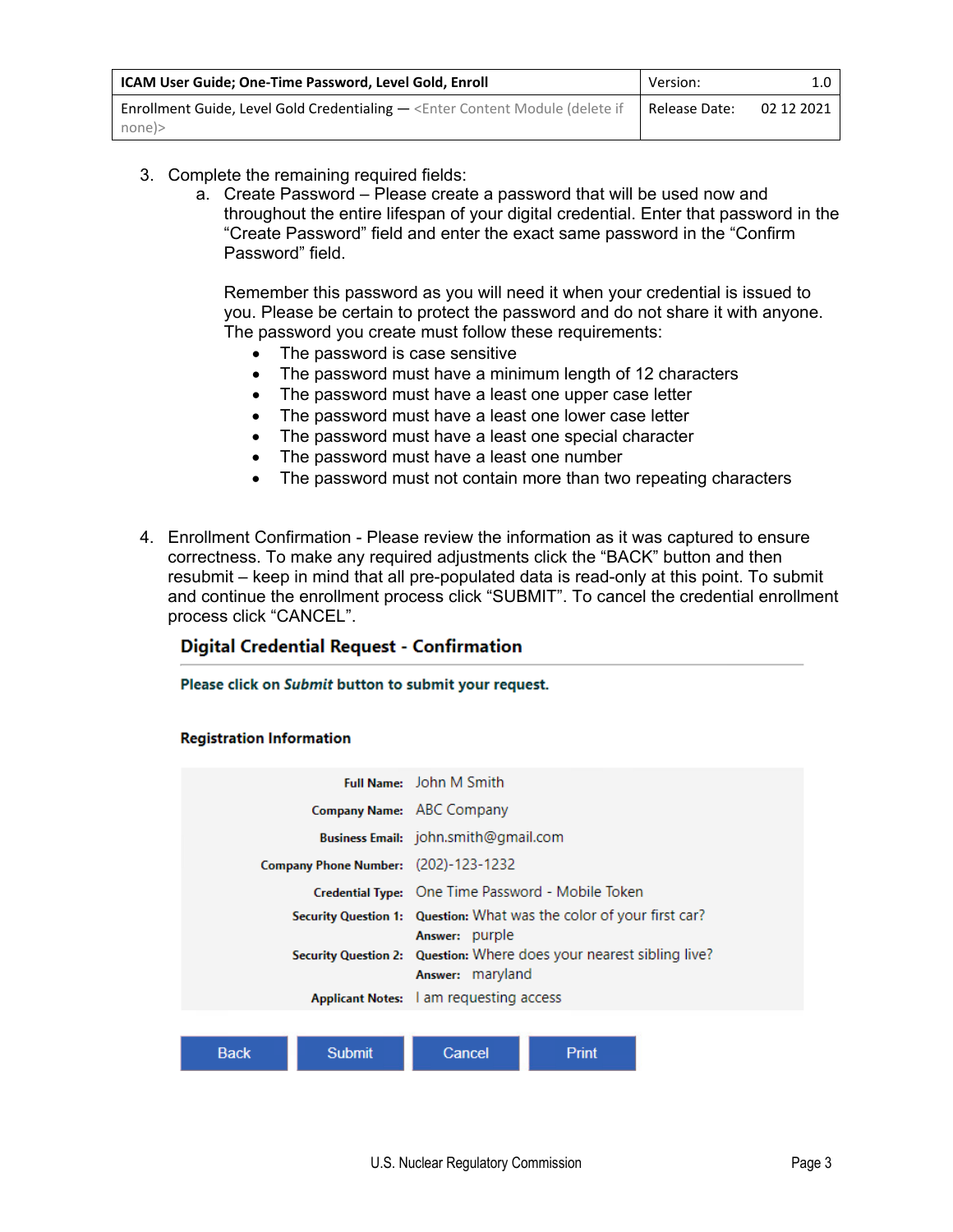| <b>ICAM User Guide; One-Time Password, Level Gold, Enroll</b>                                                   | Version:      |            |
|-----------------------------------------------------------------------------------------------------------------|---------------|------------|
| <b>Enrollment Guide, Level Gold Credentialing — <enter (delete="" b="" content="" if<="" module=""></enter></b> | Release Date: | 02 12 2021 |
| none)>                                                                                                          |               |            |

#### 5. Review the confirmation screen and click "DONE"

#### **Request Submission Acknowledgement**

Your request for a NRC One Time Password - Mobile Token credential was successfully submitted. The request has been forwarded for additional processing and you will be notified via email of its progress.

| If you have any questions, please contact the Support Center for your NRC application:<br><b>Gold Portal</b><br>Email - hana.seo@nrc.gov<br>Telephone - 301-415-1234 |  |
|----------------------------------------------------------------------------------------------------------------------------------------------------------------------|--|
| Thank you,                                                                                                                                                           |  |
| NRC Identity, Credential, and Access Management Services                                                                                                             |  |

| Please press Done to finish. |  |  |
|------------------------------|--|--|
| <b>Done</b>                  |  |  |

6. Upon completing the above enrollment process, the below confirmation email is sent to the applicant.

Dear HanT SeoT,

Your request for a NRC One Time Password - Mobile Token credential was successfully submitted. This request has been forwarded for additional processing and you will be notified via email of its progress.

If you have any questions, please contact the Support Center for your NRC application: WRR - Gold Email - icodmpki.support@nrc.gov Telephone - XXX-XXX-XXXX

Note: This is an auto-generated email from the NRC External Credentialing Service. Please do not reply to this email.

Thank you,

NRC Identity, Credential, and Access Management Services

#### 7. Once approval has been granted, the applicant will receive an approval email with further instructions on how to obtain their Level Gold digital certificate.

Dear HanT SeoT,

The program sponsor has approved your Gold Credential application for WRR - Gold and now you will need to login to ECS portal to provide your identity information. The identity information that you must provide will be a recent picture of yourself and a government issued ID. More information will be available on the identity proofing form once logged in.

. Please visit our website NRC External Credential Service to provide this info

You will use the user ID below along with the password you created when you applied to access the ECS portal: hxs2004

If you have any questions, please contact the appropriate Support Center for your NRC application. WRR - Gold Email - Web-BasedReliefRequests.Resource@nrc.gov Telephone - XXX-XXX-XXXX

Note: This is an auto-generated email from the NRC External Credentialing Service. Please do not reply to this email.

Thank you,

NRC Identity, Credential, and Access Management Services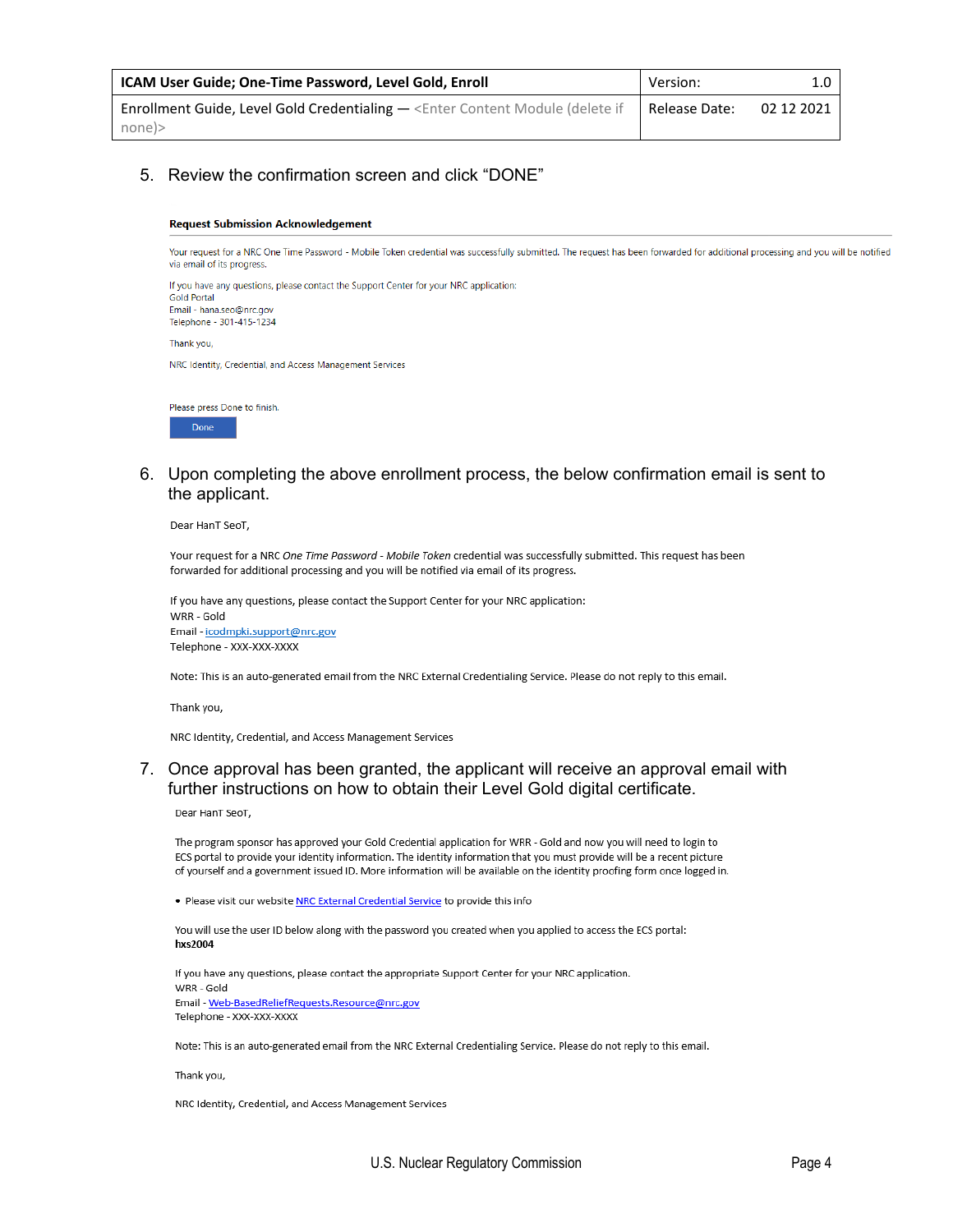| <b>ICAM User Guide; One-Time Password, Level Gold, Enroll</b>                  | Version:      |            |
|--------------------------------------------------------------------------------|---------------|------------|
| Enrollment Guide, Level Gold Credentialing - < Enter Content Module (delete if | Release Date: | 02 12 2021 |
| none)>                                                                         |               |            |

The applicant will have to go through the ID proofing process which will require the applicant to log in to the ECS portal and provide two (2) photo identifiers including a government furnished identity document. An example of the ID proofing form is depicted below.

| Gold Credential - Welcome to identity Proofing |                                                                                                                                                                                                                                                                                                                                                                                    |
|------------------------------------------------|------------------------------------------------------------------------------------------------------------------------------------------------------------------------------------------------------------------------------------------------------------------------------------------------------------------------------------------------------------------------------------|
|                                                | The purpose of this Identity Proofing page is for you to provide assurance as to your identity.                                                                                                                                                                                                                                                                                    |
|                                                | Failure to submit accurate information is a violation of government policy and subject to denial of access and penalties as provided under law.                                                                                                                                                                                                                                    |
|                                                | Login: ims2001                                                                                                                                                                                                                                                                                                                                                                     |
|                                                | Full Name: John M Smith                                                                                                                                                                                                                                                                                                                                                            |
| Company Name: ABC Company                      |                                                                                                                                                                                                                                                                                                                                                                                    |
|                                                | Business Email: john.smith@gmail.com                                                                                                                                                                                                                                                                                                                                               |
| Company Phone Number: (202)-123-1232           |                                                                                                                                                                                                                                                                                                                                                                                    |
|                                                | Credential Type: One Time Password - Mobile Token                                                                                                                                                                                                                                                                                                                                  |
| Cell/personal Telephone Number (214)-123-1231  |                                                                                                                                                                                                                                                                                                                                                                                    |
| <b>Upload a Recent Photo of Yourself</b>       | <b>Choose File</b><br>Selfie.PNG                                                                                                                                                                                                                                                                                                                                                   |
|                                                | Upload a Photo ID Select the Type of Photo ID: State Issued Driver's License $\vee$ What are Acceptable Photo IDs?                                                                                                                                                                                                                                                                 |
|                                                | Enter the Expiration Date of the Photo ID (mm/dd/yyyy): 02/04/2021                                                                                                                                                                                                                                                                                                                 |
|                                                | Choose File   DL.PNG                                                                                                                                                                                                                                                                                                                                                               |
|                                                | By checking this box, you acknowledge that you have read and accept the conditions as defined in the Rules of Behavior and Privacy<br>Document.                                                                                                                                                                                                                                    |
| <b>Rules of Behavior</b>                       | Please check the accuracy of information provided as an error will require application resubmission and reapproval. This submission will be<br>provided to the review committee for assessment. Upon completion, an email will be sent to the address listed indicating the decision of the<br>committee and next steps. Review is generally completed within three business days. |
|                                                | Link to the Rules of Behavior Page: Click Here                                                                                                                                                                                                                                                                                                                                     |
|                                                | indicates a required field indicates a required fiel                                                                                                                                                                                                                                                                                                                               |
| Continue                                       |                                                                                                                                                                                                                                                                                                                                                                                    |

\*Note the list of Acceptable Photo IDs in the "What are Acceptable Photo IDs?" link and Appendix A of this document.

\*Please make sure to review the Rules of Behavior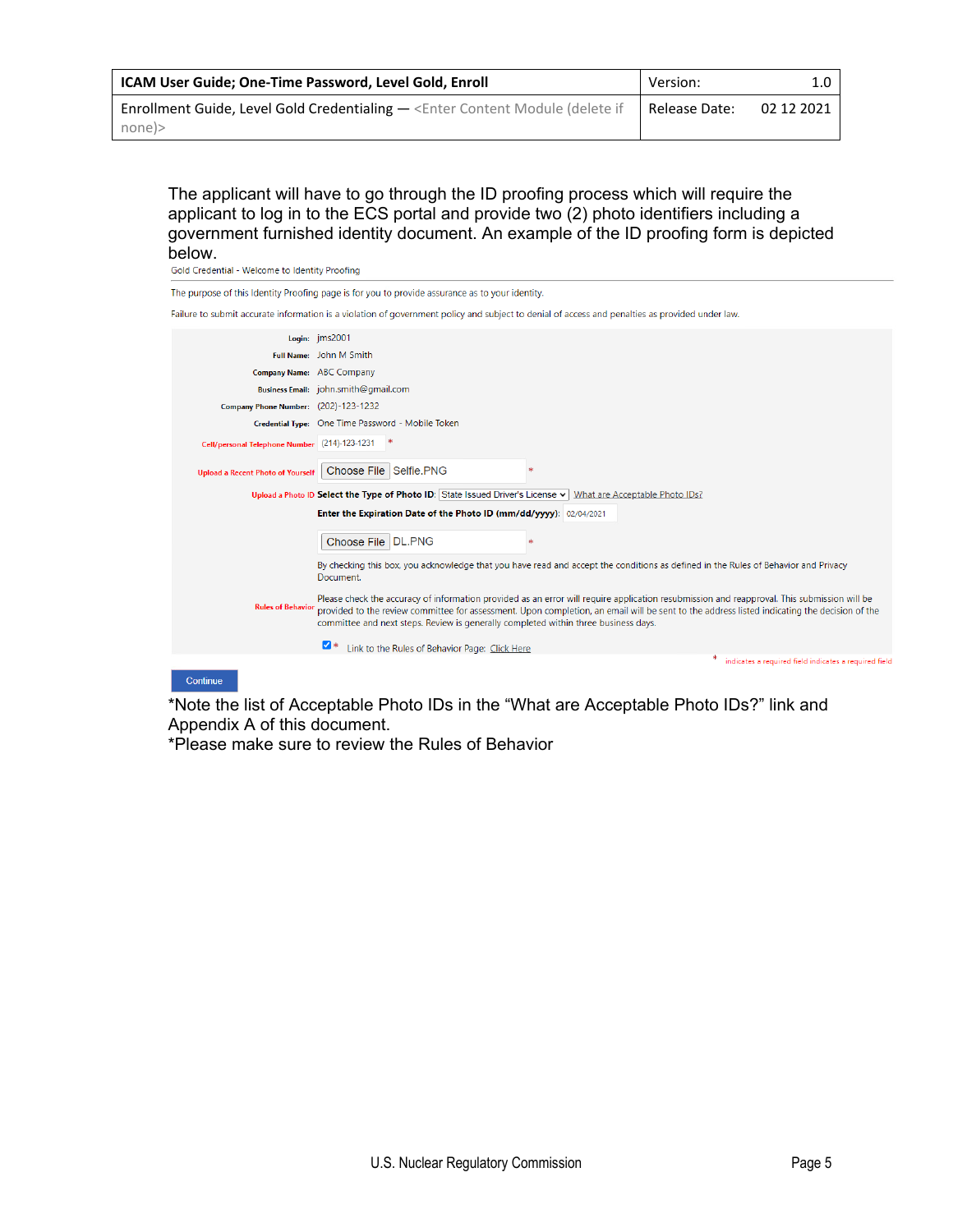| <b>ICAM User Guide; One-Time Password, Level Gold, Enroll</b>                                                   | Version:      | 1.0 <sub>1</sub> |
|-----------------------------------------------------------------------------------------------------------------|---------------|------------------|
| <b>Enrollment Guide, Level Gold Credentialing — <enter (delete="" b="" content="" if<="" module=""></enter></b> | Release Date: | 02 12 2021       |
| none)>                                                                                                          |               |                  |

8. Identity Proofing Confirmation - Please review the information as it was captured to ensure correctness. To submit and continue the ID proofing process click "SUBMIT".<br>Gold Credential - Review



9. Below is the screenshot of the acknowledgement page you will receive after submitting. If the NRC needs different identity documents, either due to quality or validity of submissions, you will receive an email with additional instructions on the identity documents that need to be resubmitted. Resubmit these documents by repeating steps 7 and 8.

#### Gold Credential - Acknowledgement Page Title

Your request for a NRC One Time Password - Mobile Token credential was successfully submitted. The request has been forwarded for additional processing and you will be notified via email of its progress.

If you have any questions, please contact the Support Center for your NRC application: Gold Portal Email -Telephone - 301-415-1234 Thank you, NRC Identity, Credential, and Access Management Services

Please press Done to finish.

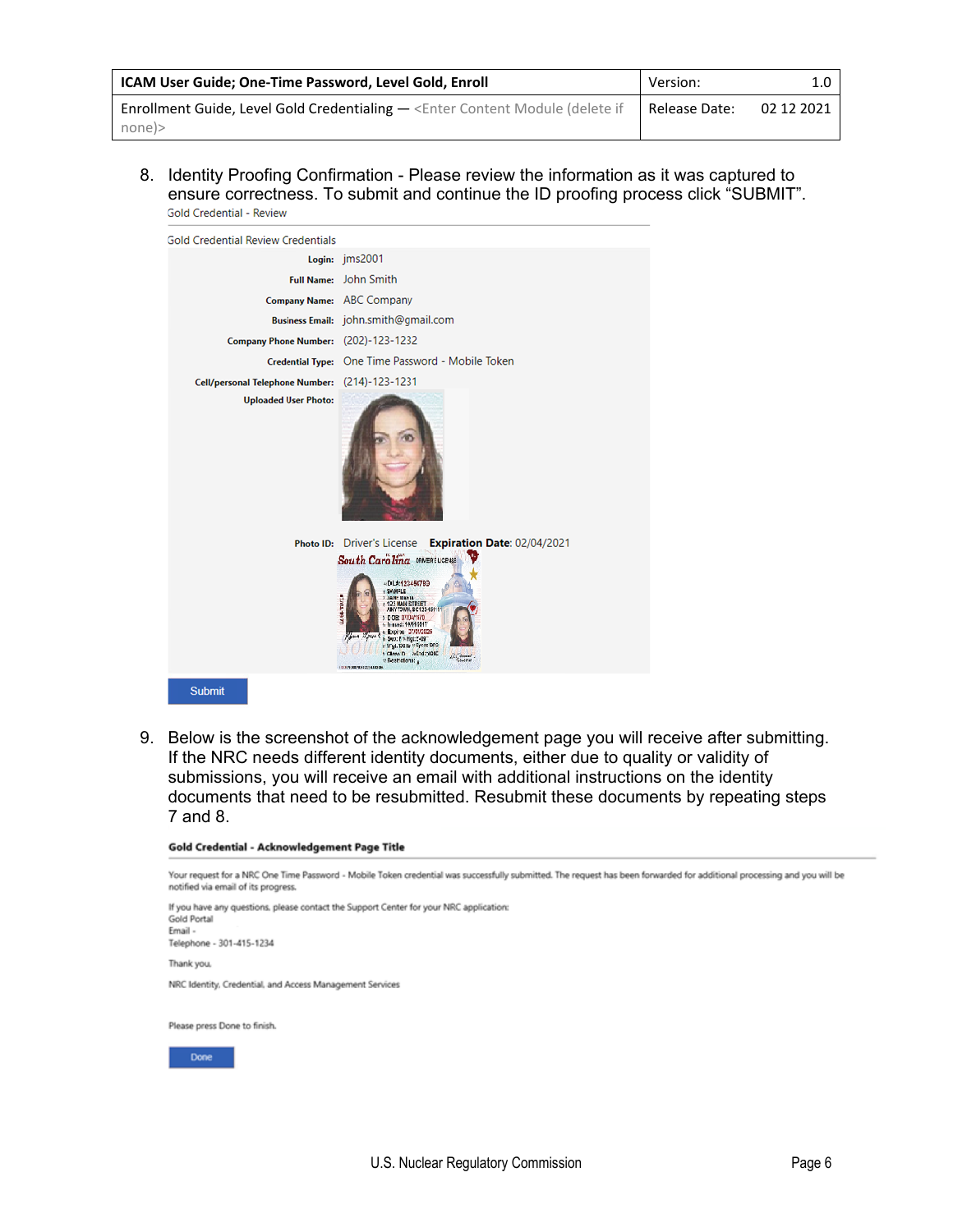| <b>ICAM User Guide; One-Time Password, Level Gold, Enroll</b>                  | Version:      | 1.0 <sub>1</sub> |
|--------------------------------------------------------------------------------|---------------|------------------|
| Enrollment Guide, Level Gold Credentialing - < Enter Content Module (delete if | Release Date: | 02 12 2021       |
| none)>                                                                         |               |                  |

10. Once you have completed the ID proofing form, the applicant will receive a confirmation email and it will go under review. If approved, you will receive an email with instructions to activate your digital credential – One Time Password (OTP) – along with the approval code for activation.

Dear HanT SeoT,

You have been approved for a Gold Level Credential. You will need to download the One Time Password (OTP) app from the app store and activate it on the ECS site with the approval code below before being able to access your application:

#### NRCG2021CB747191DC

- . In order to obtain your mobile OTP credential, please visit VIP Access to download your mobile OTP credential.
- . Please visit our website NRC External Credential Service to activate your OTP credential.
- . Once your credential has been registered you will be able to access the NRC application to which you requested access.

If rejected, you will receive an email with an explanatory rejection code.

11. Once you have activated the OTP, you will receive instructions on how to login to the target application via email.

Dear HanT SeoT,

Congratulations! Your NRC One Time Password - Mobile Token credential was activated successfully.

You may now use your credential for access to the requested NRC application: WRR - Gold.

The URL to this WRR - Gold is below: https://testsiteurl.nrc.gov

### <span id="page-11-0"></span>**3 Support**

Please visit the appropriate support resources for help and troubleshooting:

- 1. User Guides located at<https://pki.nrc.gov/ecs/guides.html>
- 2. Application Support Desks
	- a. WRR

Email: [Web-BasedReliefRequests.Resource@nrc.gov](mailto:Web-BasedReliefRequests.Resource@nrc.gov)